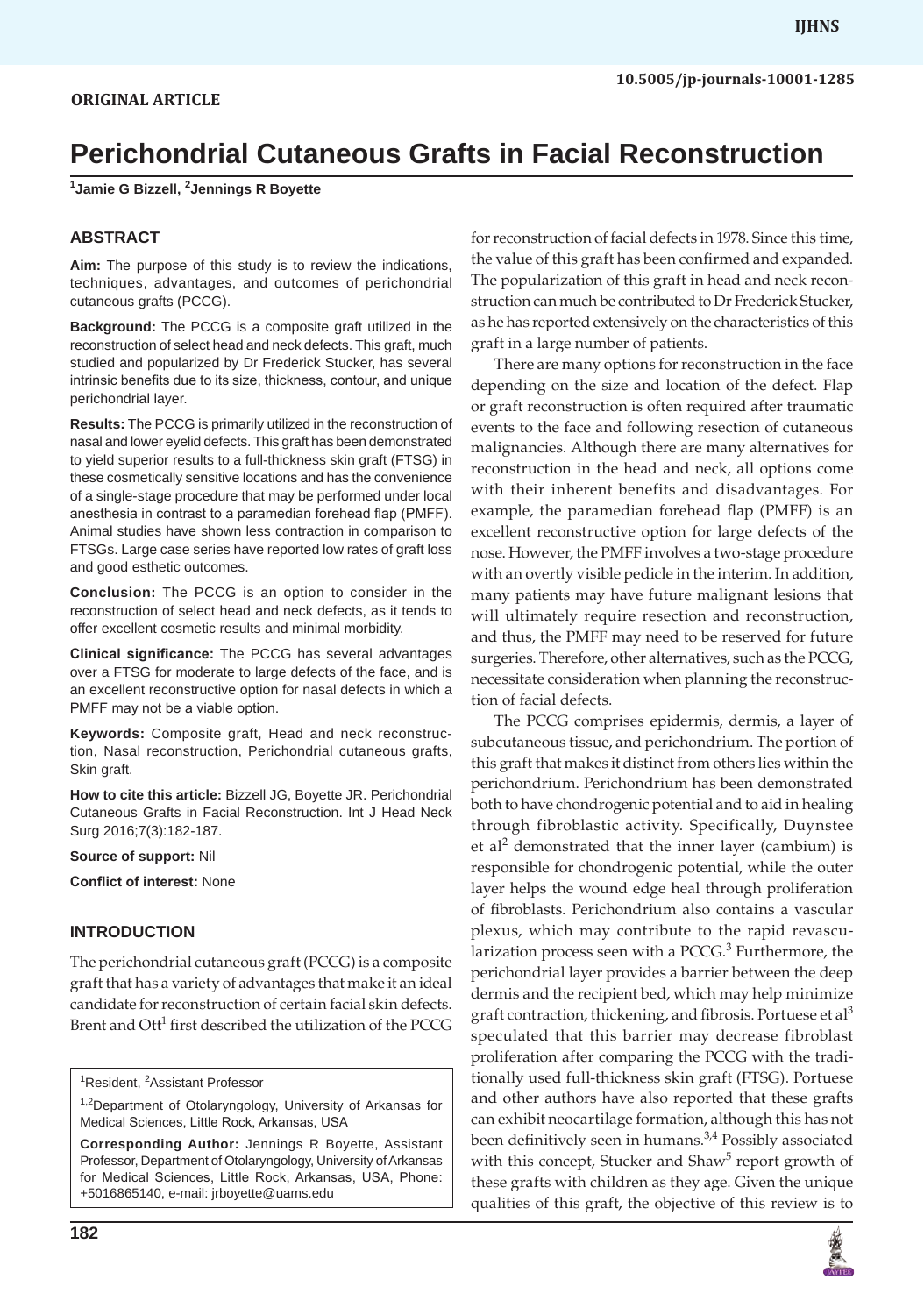outline the indications, technique, outcomes, and distinct advantages of the PCCG.

## **RESULTS**

The inherent advantages of the graft and indications for its use have been reported by several authors. A study conducted by Portuese et al<sup>3</sup> demonstrated the distinct advantages of the PCCG in contrast to the traditionally employed FTSG. In rabbit models, the PCCG retained its circular shape and increased its surface area by 44%, whereas the FTSG contracted in size by 19% and changed to an ovoid orientation. In addition, PCCG had a higher success rate at graft take *vs* FTSG (85% *vs* 65%), preserved its epidermal appendages, and maintained its thickness. In addition, all models demonstrated neocartilage formation.<sup>3</sup>

The PCCG can be utilized for the reconstruction of head and neck defects, particularly for the lower 1/3 of the nose, lower eyelid, and auricle (Figs 1A and B and 2A to C). In a series published by Stucker in 1992, 96/112 cases involved nasal reconstruction, 10/112 cases utilized PCCG for eyelid repair, and 6/112 cases were completed for auricular defects.<sup>5</sup> However, using the PCCG for auricular defects has fallen out of favor, as a FTSG in this location yields similar results.<sup>5</sup>

## **Graft Harvest**

Although techniques vary, the most traditional and widely used technique involves harvesting the graft consisting of skin, dermis, subcutaneous tissue, and a layer of perichondrium from the anterior conchal bowl. The surgeon should first make a template of the defect and mark the conchal bowl based on this template;



**Figs 1A and B:** Patient with a left nasal tip defect: (A) Patient elected to undergo PCCG instead of flap reconstruction; and (B) postoperative result at 3 months after reconstruction with a PCCG.

1% lidocaine with 1:100,000 epinephrine is then injected into the anterior conchal bowl just above the conchal cartilage in order to elevate the perichondrium through hydrodissection.<sup>4-7</sup> Stucker and Shaw<sup>5</sup> advocate for performing this injection in the central portion of the conchal bowl, where they speculate the perichondrium is more adherent to the skin in order to prevent separation of the perichondrium and skin with the injection. Gloster et al<sup>4</sup> do not consider the location of the injection as critical. But others recommend that if the injection is performed in the incorrect plane superficial to the perichondrium, then the surgeon should utilize the contralateral ear to obtain the graft.<sup>5-7</sup> Alternatively, local can be infiltrated circumferentially around the planned graft donor site in order to avoid injection into the incorrect plane. After injection, the incision is started 2 to 3 mm inferior to the



**Figs 2A to C:** (A) Left nasal tip defect prior to reconstruction; (B) appearance of PCCG after 1 week (note the slightly grayish appearance which is typical of this graft); and (C) postoperative outcome at 3 months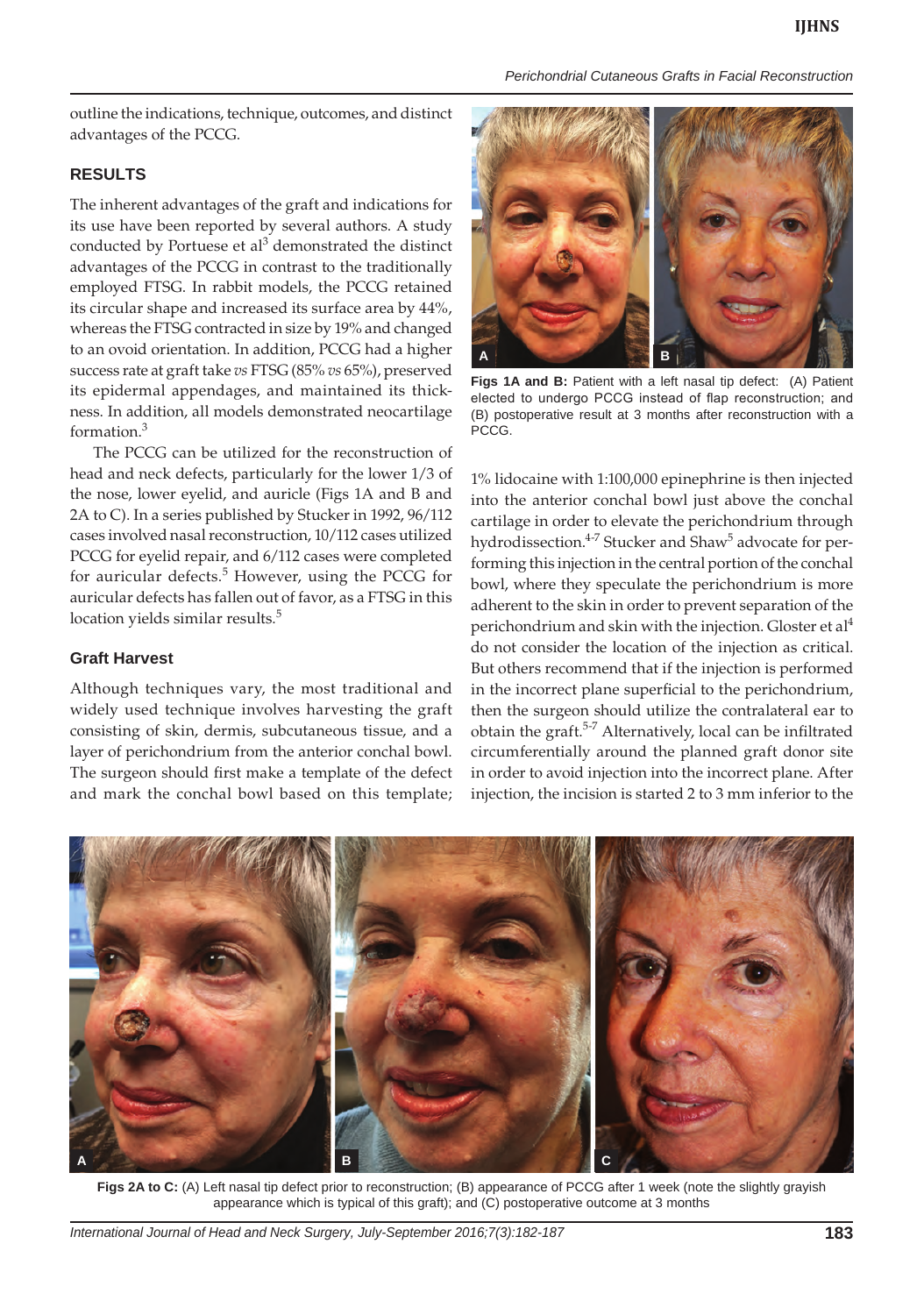apex of the antihelix, antitragus, and inferior crus and continued within the conchal bowl to accommodate the size of the defect. The incision is made to the depth of the cartilage, and a subperichondrial dissection is then performed using a periosteal elevator. The dissection is then taken forward to near the external auditory canal.<sup>4-7</sup>

Once the graft is harvested, it is trimmed meticulously to match the size of the defect and placed in the recipient bed (Figs 3A to D). At this point, most prefer to inset the graft with interrupted nonabsorbable sutures.<sup>4-7</sup> Stucker promotes using interrupted 5-0 chromic sutures to secure the graft into the recipient bed and to allow drainage sites.5-7 However, Gloster places a bolster over his graft with similar results.<sup>4</sup>

The reported outcomes for this technique are excellent. Gloster et al repaired 15 nasal tip or ala defects with an anteriorly harvested PCCG and reported excellent cosmesis without incidences of graft necrosis, failure, or distortion. Scar revision or dermabrasion were not required in any of these cases.<sup>4</sup> Stucker has published several series reporting his outcomes. In his paper in 1992, the success rate of PCCG in this series was 98% (110/112 cases). The majority of his patients (101/112) were noted to have "excellent cosmetic results," while 9/11 of the poor cosmetic results could be attributed to surgical technique.<sup>5</sup> Stucker published another series in 2008 on PCCG results in 406 patients with ages ranging between 7 days and 94 years old. One hundred and seventy of these grafts were harvested to reconstruct defects secondary to trauma, while 236 were used to reconstruct defects following skin cancer resection. In this cohort, there were four (0.99%) total graft failures, all occurring in patients with smoking history. There were also six partial graft losses, defined as loss of graft by less than 30%. The remaining grafts were noted to have no evidence of contraction, and the grafts placed in children continued to grow as the child developed.<sup>6</sup> In addition, Patterson et al performed a case review in which a PCCG was

utilized for reconstruction of facial defects, and only 1/41 graft failures were reported and 39/41 of the cases had good or excellent cosmetic results. One poor cosmetic result was associated with the graft failure, while the other was from notching at the alar margin.<sup>8</sup>

In contrast to the anterior approach for graft harvest, the posterior approach of graft harvest has also been described. Kalbermatten et al<sup>9</sup> utilized this approach in order to simplify closure of the donor site. Other variations in their technique include harvesting only the outer layer of perichondrium, and employing graft cooling for the first 4 days postoperatively. The cooling was completed in order to decrease metabolic tissue demands, as there was a concern for graft survival since the posterior auricular skin has a slightly thicker subcutaneous layer and a looser connection between skin and perichondrium. Despite the differences, the results were comparable to previous studies. Three of 14 patients in their series had partial necrosis at 2 weeks with one having signs of infection prior to the tissue necrosis. Despite these initial results, all 14 demonstrated excellent final cosmesis without contraction or depression at 6 months with only 1/14 grafts displaying hyperpigmentation. Furthermore, a modified tension spring balance analyzed the compression force of each ala, and the repaired nasal ala was essentially comparable in strength to the native ala.<sup>9</sup> Schmid et al also varied the traditional technique on one patient by employing the posterior approach and harvesting a strip of cartilage with the PCCG to reconstruct the alar rim in their patient with a defect involving >50% of the alar rim. This single patient had 100% graft take and excellent cosmetic results.<sup>10</sup>

## **DONOR SITE CLOSURE**

Historically, the donor site was closed by resecting the exposed cartilage followed by skin graft closure, as described by Brent and Ott.<sup>1</sup> However, with the increasing utilization of local flaps, the postauricular interpolated island flap, or "flip-flop" flap, gained popularity in



**Figs 3A to D:** Nasal defect amenable to PCCG reconstruction: (A) Defect extended to encompass tip esthetic subunit; (B) PCCG sutured in place with interrupted sutures; (C) donor site defect at conchal bowl; and (D) early postoperative appearance of healed graft. *Courtesy*: Dr Frederick Stucker

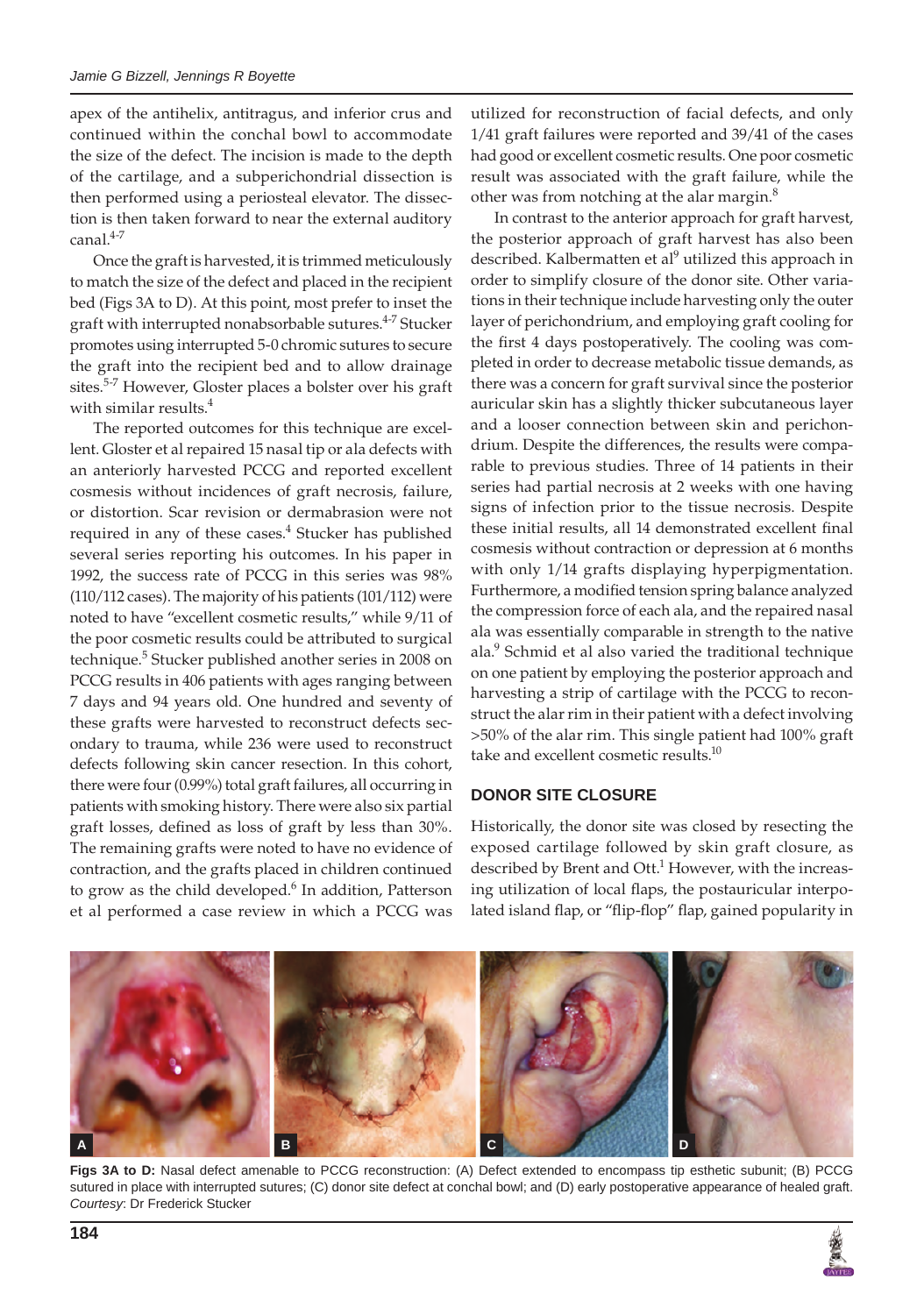closing this defect (Figs 4A to F). In order to perform this closure, a window of conchal cartilage is first resected. Stucker reports the resection of approximately 1 cm of cartilage to be sufficient. The pinna is then retracted anteriorly, and the postauricular muscle is identified. The center of the flap is then localized to the intersection of the postauricular sulcus and the postauricular muscle's insertion. An incision is made through the skin and subcutaneous tissues, leaving 50% of the base attached. The flap is then rotated 180° through the window of resected cartilage. The flap is then sutured into place anteriorly with interrupted sutures and several mattress sutures can be placed to close any dead space. Posteriorly, the skin is undermined and closed primarily in a vertical orientation.4-7

Stucker reports excellent results from closure with the postauricular flip-flop flap (PAFFF). In his series, only 4/354 cases had suboptimal results when the conchal defect was closed utilizing the PAFFF. In two cases, partial necrosis of the PAFFF was documented, and dehiscence of the postauricular closure was noted in the other two cases. Despite these initial failures, with routine wound care, the conchal bowl healed equivalently to the other cases in the series. Fifteen patients reported pain for greater than 1 week, which the author contributed to perichondritis.<sup>7</sup> Patterson et al also report good outcomes utilizing the flip-flop flap with no cases of flap failure or infection. However, they do report two cases of postauricular wound dehiscence, which healed without further intervention.<sup>8</sup>

Another method to close the donor site includes allowing it to heal by secondary intention. Utilizing this approach, the defect will typically reepithelialize in 3 to 5 weeks. Gloster and Broadland<sup>4</sup> recommends removing cartilage using a 2 mm punch in order to allow granulation from the posterior aspect of the cartilage to facilitate healing.

The posterior approach for PCCG harvest was initially developed in order to decrease the complexity and complications associated with donor site closure. When the posterior approach is utilized, small defects can be closed primarily or a local transposition flap can be used to close the defect. This closure is discreetly located in the postauricular area and resulted in excellent cosmesis without reports of dehiscence, infection, or other



**Figs 4A to F:** Donor site reconstruction of patient in Figure 3: (A) PCCG to be excised from conchal bowl; (B) defect following graft removal; (C) postauricular island flap based upon postauricular muscle; (D) window of cartilage removed to accommodate PAFFF; (E) flap rotated through defect into position; and (F) flap sutured into position. The secondary defect from the flap is reconstructed by advancement of remaining postauricular skin. *Courtesy*: Dr Frederick Stucker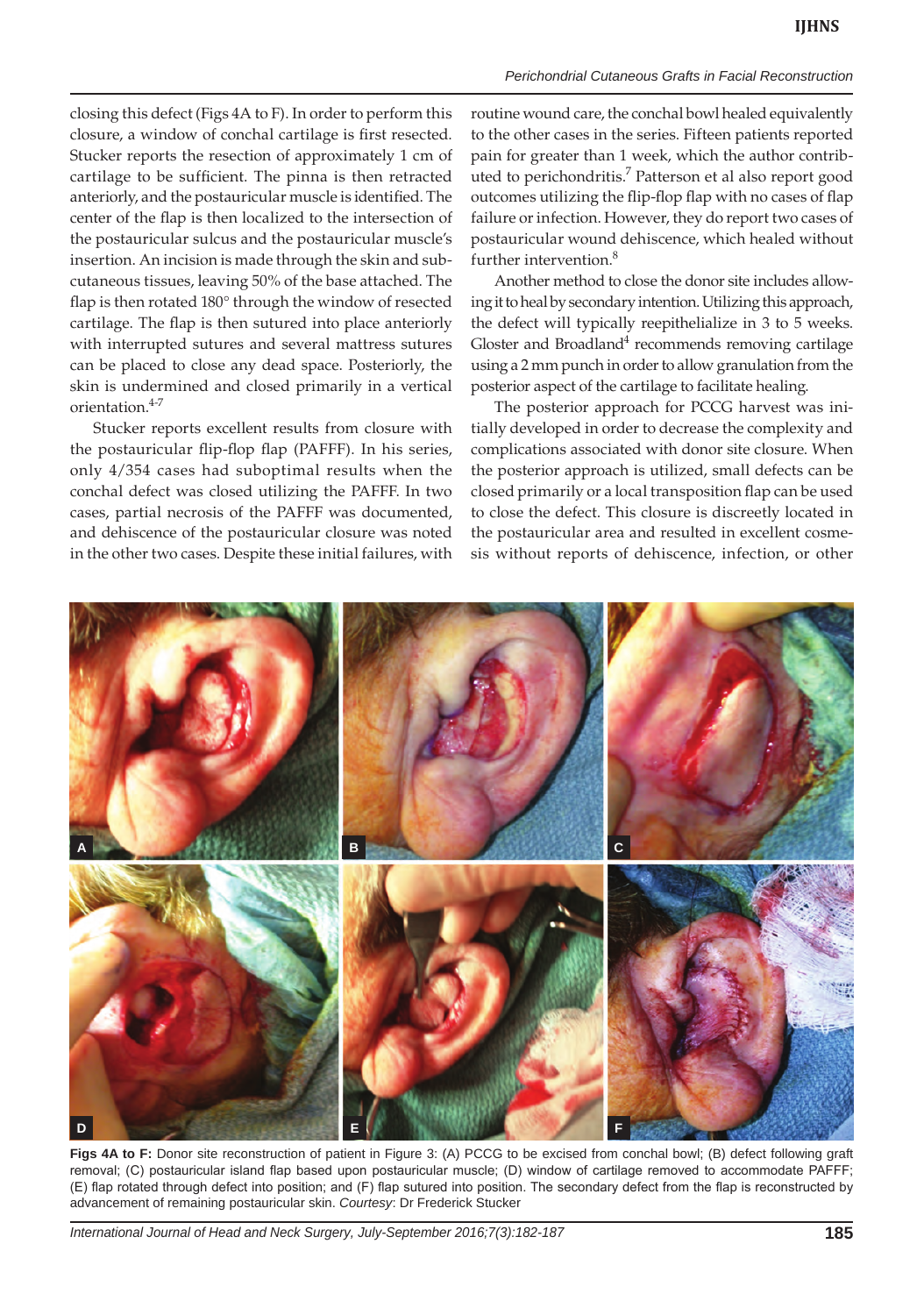complications. In addition, patients did not report prolonged postoperative pain.<sup>9</sup>

## **DISCUSSION**

As a result of the unique features of the PCCG, several indications for its use exist. Specifically, the PCCG has been utilized for auricular defects, periorbital defects, and nasal defects. The PCCG is ideal for reconstructing the lower 1/3 of the nose, as an entire subunit can be reconstructed with this graft if needed. $4,6$  Other indications include defects in children less than  $4 \text{ cm}^2$ , ectropion, anterior lamella trauma, lower eyelid defects, and for use in patients who prefer single-stage procedures. There are minimal reported contraindications to PCCG including local conchal pathology, markedly depressed defects, or following a technical error of injecting local anesthesia superficial to the perichondrium. In the latter situation, the case can be completed by harvesting the contralateral PCCG.<sup>6</sup>

The PCCG has many qualities that make it distinct from other reconstructive options for facial defects. The PCCG in rabbit models all demonstrated neocartilage formation, and this quality may provide additional strength to the graft and contribute to the absence of contraction seen in these grafts. $3$  In addition to the potential for neocartilage formation, children are ideal candidates for PCCG, as skin grafts will often yield unsatisfactory results in facial defects, and children's skin does not contain the laxity often required for local flaps.<sup>6</sup> The epidermal portion of the PCCG also more accurately matches the color and sebaceous quality of the nose when compared to some FTSGs.<sup>4</sup> The PCCG is also an intrinsically thicker graft, which contributes to its ability to better accommodate some deeper defects. Also as mentioned previously, the PCCG contracts to a lesser degree and maintains its thickness in contrast to the FTSG. In addition to the inherent advantages of the graft itself, the PCCG is a relatively simple procedure, and it may be performed as an outpatient procedure in a single stage under local anesthesia.<sup>5</sup> This benefit is in direct contrast to a PMFF, which could also be utilized for reconstruction of similar nasal defects. This advantage not only lends itself to patient preference but also contributes to its ability to potentially save both time and money to the health care system.

As with any procedure, risks are associated with the surgery. Specifically, risks include necrosis of the graft, possibility of graft contraction, graft atrophy, textural changes, infection, and wound healing issues with the donor site. Size constraints are also a concern, as the size of the conchal bowl limits the graft size and thickness. Stucker and Shaw<sup>5</sup> report that the PCCG can be harvested to a size of 2.5 cm by 4 cm without difficulty. Thickness of the PCCG is typically limited to 2 to 3 mm. $<sup>4</sup>$  However,</sup> despite these associated risks and limitations, the PCCG has been reported to have overall excellent outcomes and minimal morbidity.

# **CONCLUSION**

The PCCG offers an excellent option in the armamentarium of reconstructive options for facial defects, particularly the lower 1/3 of the nose and the lower eyelid. Many patients with larger skin defects do not wish to undergo a PMFF, yet desire a cosmetically acceptable outcome. The PCCG is an excellent option for these patients, as well as patients with the preponderance for developing skin cancers in which a PMFF may be reserved for a future cancer defect (or is unable to be utilized due to cutaneous disease on the forehead itself). Overall, these grafts have excellent cosmetic results with minimal morbidity. In addition, the perichondrial layer offers a distinct advantage in the utilization of this graft with its potential for neocartilage formation and ability to grow in children as they mature. Furthermore, the PCCG is a fairly straightforward procedure that can be performed as a single-stage outpatient surgery and has demonstrated superior cosmetic results to a FTSG.

## **CLINICAL SIGNIFICANCE**

The PCCG has been shown to be an excellent reconstructive option in select head and neck defects, including the lower 1/3 of the nose and the lower eyelid. This graft should be considered in reconstructing facial defects, as it yields excellent cosmetic results, and can be performed under local anesthesia in a single-stage procedure, with minimal morbidity.

## **ACKNOWLEDGMENTS**

The authors would like to acknowledge the significant contribution Dr Frederick Stucker has made to the field of facial plastic and reconstructive surgery. This review highlights the impact he has made on our field by examining just one of the many surgical techniques his work has influenced.

## **REFERENCES**

- 1. Brent B, Ott R. Perichondro-cutaneous graft. Plast Reconstr Surg 1978 Jul;62(1):1-14.
- 2. Duynstee ML, Verwoerd-Verhoef HL, Verwoerd CD, Van Osch GJ. The dual role of perichondrium in cartilage wound healing. Plast Reconstr Surg 2002 Sep;110(4):1073-1079.
- 3. Portuese W, Stucker F, Grafton W, Shockley W, Gage-White L. Perichondrial cutaneous graft: an alternative in composite skin grafting. Arch Otolaryngol Head and Neck Surg 1989 Jun;115(6):705-709.